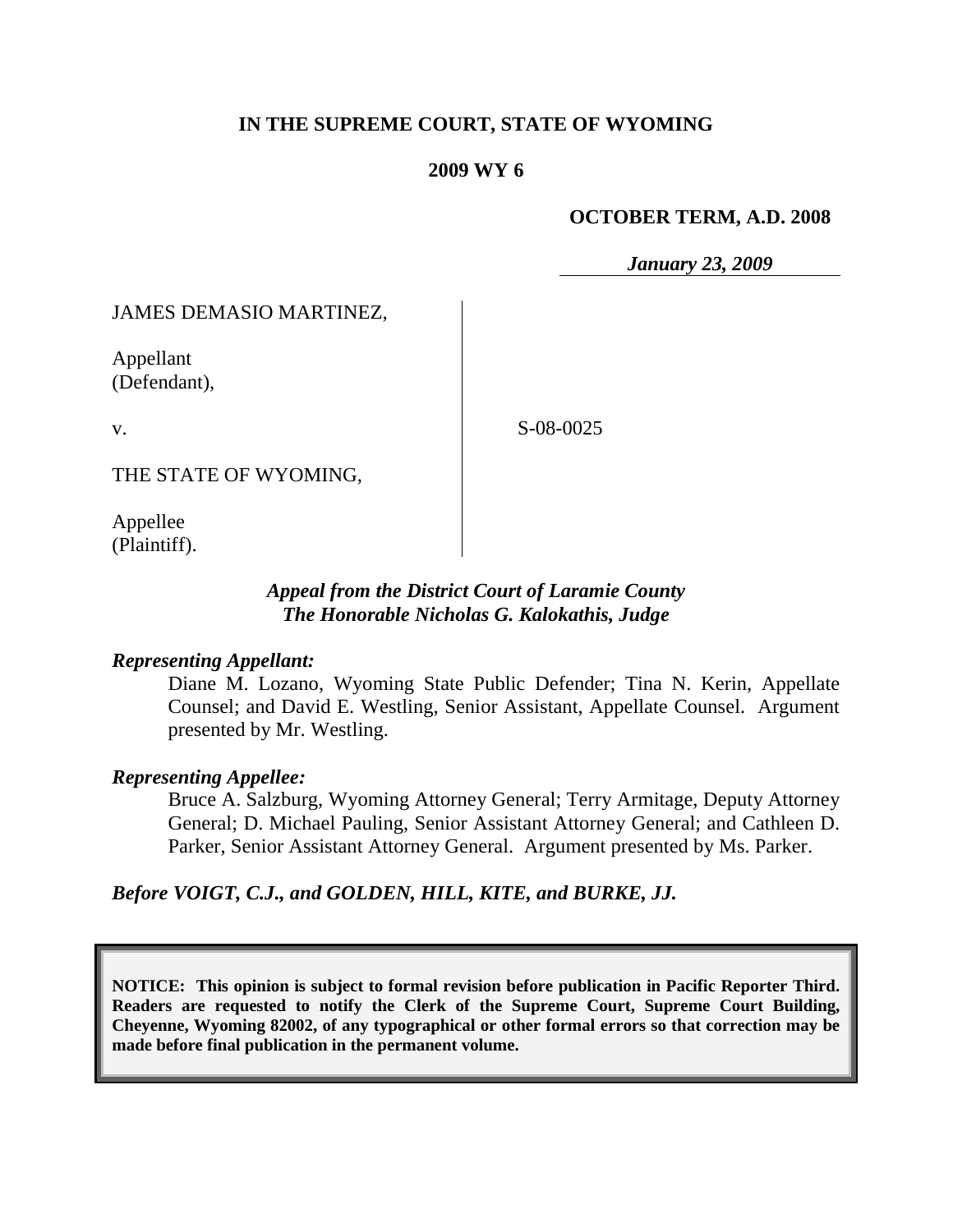#### **HILL,** Justice.

[¶1] Appellant, James Demasio Martinez (Martinez), challenges the district court"s judgment and sentence for the crime of aggravated assault and battery.<sup>1</sup> The victim of the battery was his girlfriend, Erica Duran (Duran), who was also the mother of his child. He asserts that the district court erred in denying his motion for judgment of acquittal, which was filed at the end of the presentation of the State's evidence. That motion was based on Martinez's theory that the victim of his crime did not suffer a "severe disfigurement." He also contends that the district court failed to correctly instruct the jury on the governing law and that it erred in allowing the testimony of a substitute witness whose identity was not known to the defense until the day of trial. Finally, Martinez asserts that the district court erred in awarding restitution because its findings with respect to restitution were incomplete. We will reverse because the State did not present evidence which satisfied the "severe disfigurement" element of the crime of aggravated assault. However, because the evidence of simple battery is overwhelming, we will direct entry of a judgment against Martinez for that crime and remand to the district court for sentencing. Because we reverse and remand, we find it unnecessary and imprudent to address the other issues raised.

#### **ISSUES**

[¶2] Martinez states these issues:

<sup>1</sup> Wyo. Stat. Ann. § 6-2-502 (LexisNexis 2007) (emphasis added) provides:

**6-2-502. Aggravated assault and battery; penalty.**

**(a) A person is guilty of aggravated assault and battery if he: (i) Causes serious bodily injury to another intentionally, knowingly or recklessly under circumstances manifesting extreme indifference to the value of human life;**

(ii) Attempts to cause, or intentionally or knowingly causes bodily injury to another with a deadly weapon;

(iii) Threatens to use a drawn deadly weapon on another unless reasonably necessary in defense of his person, property or abode or to prevent serious bodily injury to another; or

(iv) Intentionally, knowingly or recklessly causes bodily injury to a woman whom he knows is pregnant.

(b) Aggravated assault and battery is a felony punishable by imprisonment for not more than ten (10) years.

Wyo. Stat. Ann.  $\S$  6-1-104(a)(x) (LexisNexis 2007) defines ""Serious bodily injury" means bodily injury which creates a substantial risk of death or which causes miscarriage, **severe disfigurement** or protracted loss or impairment of the function of any bodily member or organ[.]"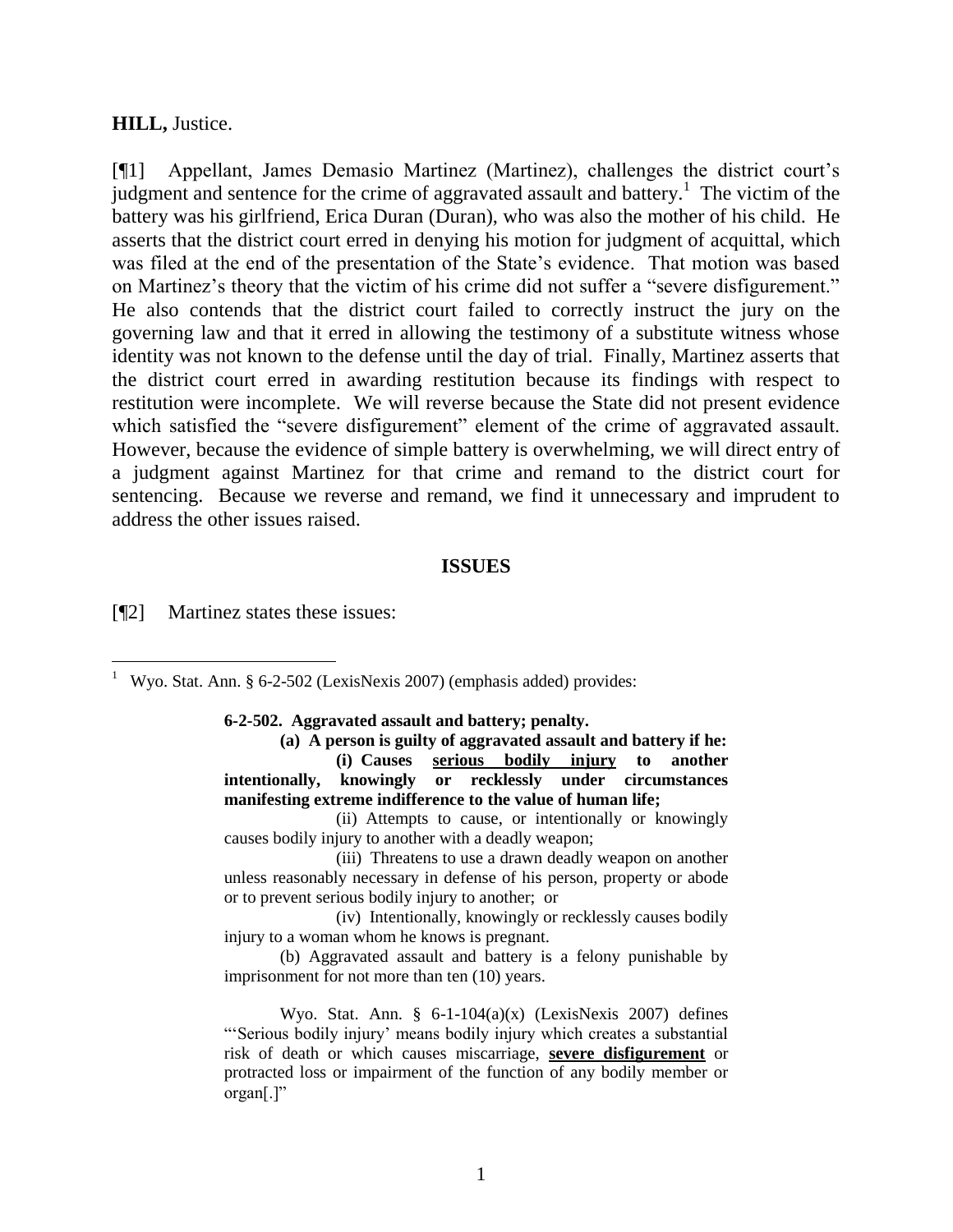I. Did the district court err in refusing to grant [Martinez's] motion for judgment of acquittal in the absence of any evidence of a severe disfigurement?

II. Did the [district] court err by giving incorrect and inconsistent jury instructions?

III. Did the [district] court err in allowing the testimony of an undisclosed expert witness?

IV. Did the district court err by assessing fees and restitution in the absence of required findings?

The State's recitation of the issues is virtually identical to that presented by Martinez.

# **FACTS AND PROCEEDINGS**

[¶3] During the late night and early morning hours of May 11-12, 2007, Martinez attacked and beat Duran because he suspected her of cheating on him. He repeatedly punched her in the face and head. The beating continued over a period of an hour and a half. He threatened to kill her. He kicked her in the head and face and tried to stuff both his hands, fingers extended, down her throat. Duran was unable to breathe or scream during that time. She fell in and out of consciousness during the beating. When she was able to, Duran screamed as loud as she could and banged on the door in order to summon help.

[¶4] A neighbor heard her cries and called the police. When the police arrived, they handcuffed Martinez and took him away. Many photos were taken of the injuries inflicted on Duran and some of those photos were introduced in evidence at trial. They graphically depict the injuries that Duran tried to describe in her testimony. The injuries included a wound on the inside of her lower lip that required 20 stitches to close. She could not swallow food for five days because her throat was so sore from Martinez"s assault. Her throat was swollen and infected and required treatment with antibiotics. She took medication for the pain for about a week. She also suffered a non-displaced fracture to her right sinus, and her right cheekbone was cracked. Her eyes were blackened and bloodied and one was swollen almost shut. She had bruises all over her head, neck, and ears.

[¶5] Her throat was better in about six days. The bruising on her head and face lasted a week and a half. She testified that she has scar tissue around her mouth and eye, but that it is not noticeable. She also testified that a friend commented to her that the side of her face where a bone was cracked appeared to be somewhat flatter than the other side of her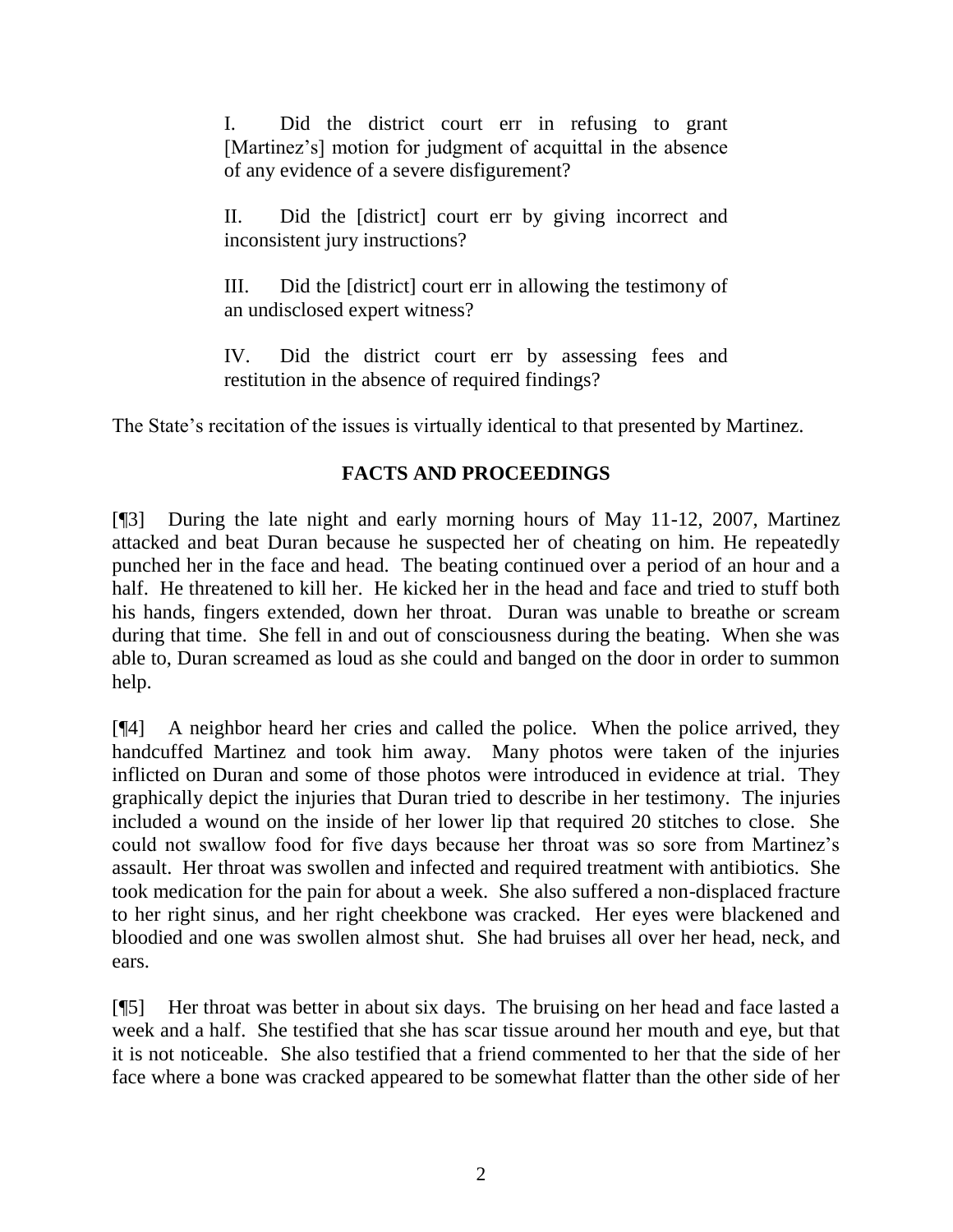face. She was treated at the hospital for four hours and then stayed in her home for many days because she did not want to go out looking like the "elephant woman."

[¶6] A radiologist, who reviewed Duran"s x-rays and her medical file generally, testified and corroborated portions of Duran"s testimony. His testimony included his observations that the trauma to Ms. Duran"s face was "mild to moderate," and he described the fracture to the sinus as "subtle" (it was not detected upon initial observation of the x-rays). The subtle, non-displaced fracture of the sinus would not be noticeable looking at Ms. Duran. The third issue noted above arose because the emergency room physician who treated Duran was scheduled to provide the medical testimony in this case. Because he was not available on the day of trial, the radiologist was substituted in his place, and Martinez did not receive notice of that substitution until the day of trial. We note in passing, that Martinez was not able to establish any meaningful prejudice because of the last-minute substitution.

[¶7] Martinez conceded that he had assaulted Duran, but contended that she did not suffer "severe disfigurement" as contemplated by the aggravated assault statute. He asked the district court to instruct the jury as follows:

> The phrase "disfigurement" implies permanent or long-lasting effect."

> "Bodily injury" means physical pain, illness, or any impairment of physical condition.

> The term *severe* is defined as "sharp, grave, distressing, violent, extreme, torture, rigorous, difficult to be endured."

> The term *disfigurement* is defined as "that which impairs or injures the beauty, symmetry, or appearance of a person or thing, that which renders unsightly, misshapen, or imperfect, or deforms in some manner."

The district court refused those instructions. The failure of the district court to provide additional guidance to the jury on the subject of "severe disfigurement" gives rise to the second issue raised by Martinez in this appeal.

[¶8] The district court gave the following instructions:

# **INSTRUCTION NO. 6**

The elements of the crime of Aggravated Assault and Battery, as charged in this case, are: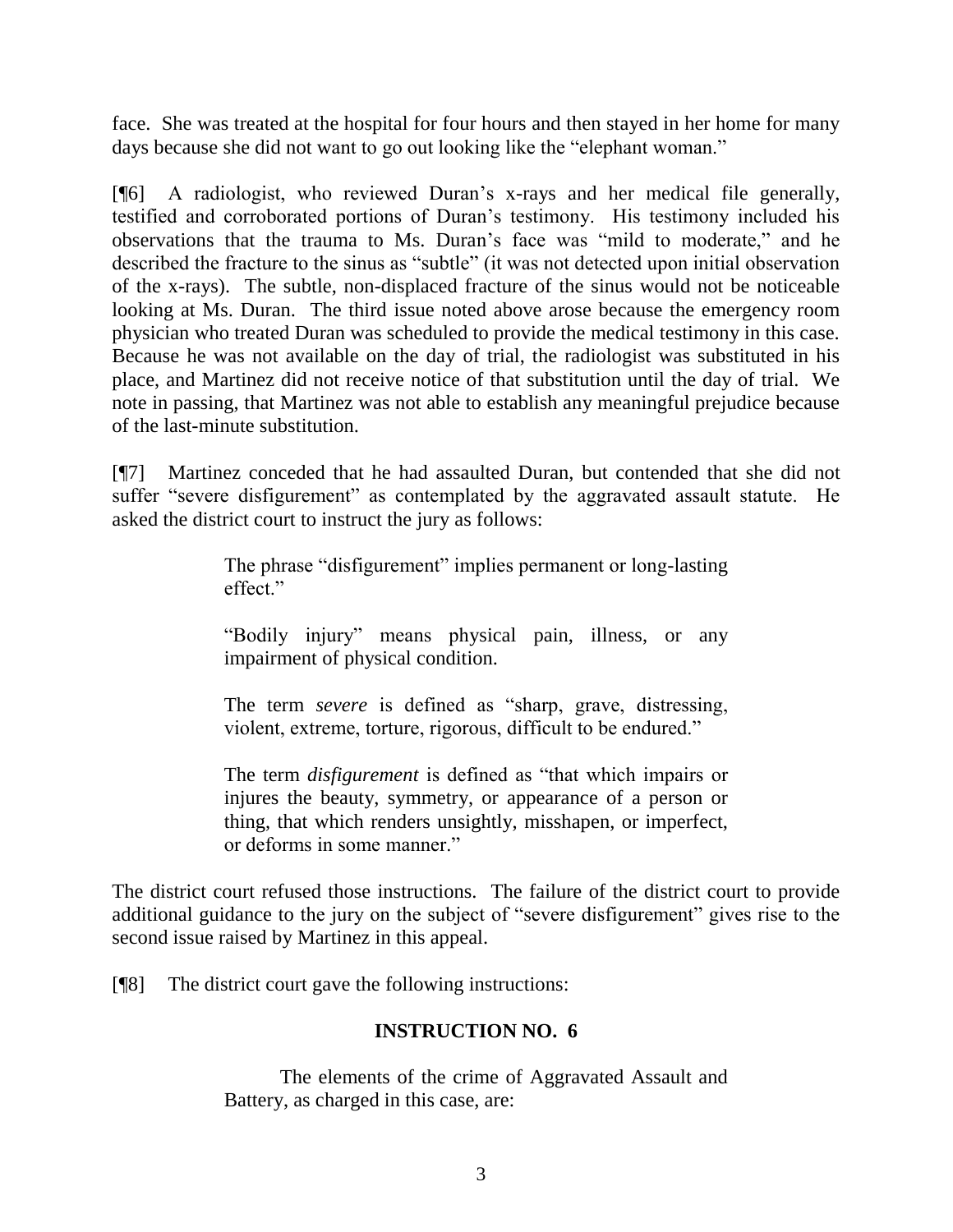1. On or about the  $12<sup>th</sup>$  day of May, 2007;

2. In the County of Laramie, and State of Wyoming;

3. The Defendant, James Demasio Martinez;

4. Intentionally, knowingly or recklessly under circumstances which showed an extreme indifference to human life;

5. Caused serious bodily injury to Erica Duran;

6. Under circumstances which showed an extreme indifference to the value of human life.

If you find from your consideration of all the evidence that each of these elements has been proved beyond a reasonable doubt, then you should find the Defendant guilty.

If, on the other hand, you find from your consideration of all of the evidence that any of these elements has not been proved beyond a reasonable doubt, then you should find the Defendant not guilty.

## **INSTRUCTION NO. 7**

"Serious bodily injury" means bodily injury which creates severe disfigurement.

[¶9] Another issue noted by Martinez was the repetition of "under circumstances which showed an extreme indifference to human life" in the elements instruction. Although the repetition was clearly unnecessary, it appears to be more of a typographical error than a deliberate attempt to emphasize a point detrimental to Martinez"s cause.

## **DISCUSSSION**

### **Denial of Motion for Judgment of Acquittal**

[¶10] A motion for judgment of acquittal is filed pursuant to W.R.Cr.P. 29. Martinez filed his motion after the presentation of the State's evidence and did not, thereafter, offer any evidence of his own. See *Swanson v. State*, 981 P.2d 475, 479 (Wyo. 1999).

[¶11] The applicable standard of review is this:

Our responsibility in considering the propriety of a ruling on a motion for judgment of acquittal is the same as that of the trial court. *Cloman v. State*, Wyo., 574 P.2d 410 (1978). The question raised is the sufficiency of the evidence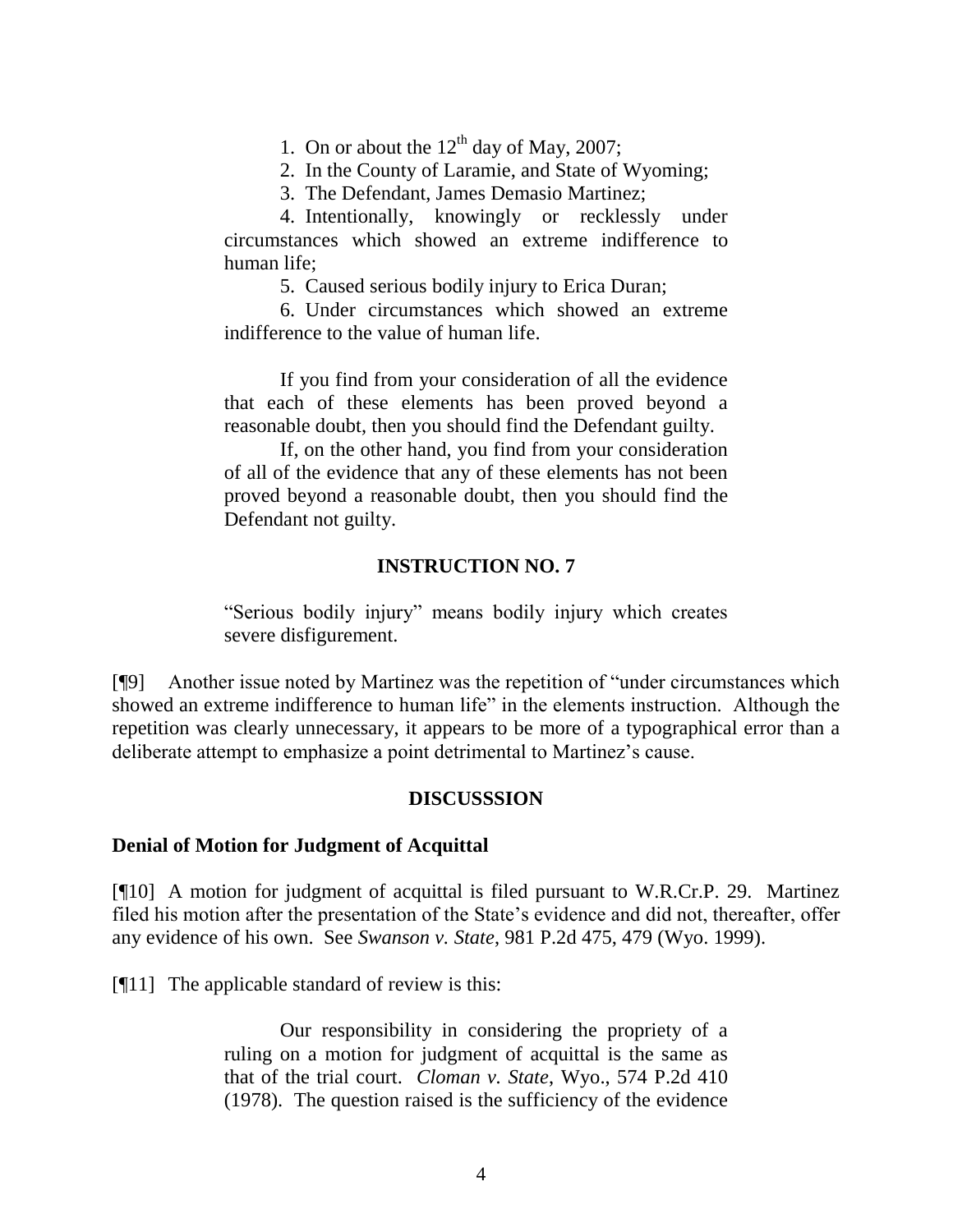to sustain the charge, which is a matter to be determined within the sound discretion of the trial court. *Chavez v. State*, Wyo., 601 P.2d 166 (1979); *Montez v. State*, Wyo., 527 P.2d 1330 (1974). In making that determination the district court must assume the truth of the evidence of the State and give to the State the benefit of all legitimate inferences to be drawn from that evidence. If a prima facie case is demonstrated when the evidence is so examined, the motion for judgment of acquittal properly is denied. *Russell v. State*, Wyo., 583 P.2d 690 (1978). It is proper to grant a motion for judgment of acquittal only if there is no substantial evidence to sustain the material allegations relating to the offense that is charged. *Heberling v. State*, Wyo., 507 P.2d 1 (1973), cert. denied 414 U.S. 1022, 94 S.Ct. 444, 38 L.Ed.2d 313 (1973); *Fresquez v. State*, Wyo., 492 P.2d 197 (1971). Such a result is indicated if the evidence requires the jury to speculate or conjecture as to the defendant's guilt or if a reasonable juror must have a reasonable doubt as to the existence of any of the essential elements of the crime when the evidence is viewed in the light most favorable to the State. *Chavez v. State*, supra; *Russell v. State*, supra.

*Aragon v. State*, 627 P.2d 599, 602 (Wyo. 1981).

[¶12] This argument is limited to the single issue of whether or not there was sufficient evidence so as to allow the jury to deliberate the aggravated assault charge when there was no evidence that Duran suffered a "severe disfigurement" as contemplated by the aggravated assault statute.

[¶13] In *Kelly v. State*, 2007 WY 45, ¶¶ 12-23, 153 P.3d 926, 929-31 (Wyo. 2007), we held as follows:

> In his first issue, Mr. Kelly claims the State"s evidence was insufficient to show he caused Mr. Osmon "serious bodily injury." He asserts the evidence presented did not show the injuries he inflicted upon Mr. Osmon created a substantial risk of death or caused severe disfigurement or loss or impairment of any bodily member or organ. Without such evidence, he contends, the conviction cannot stand.

> The State argues the evidence was sufficient to show Mr. Kelly caused serious bodily injury. The State points to the evidence showing Mr. Kelly beat Mr. Osmon with his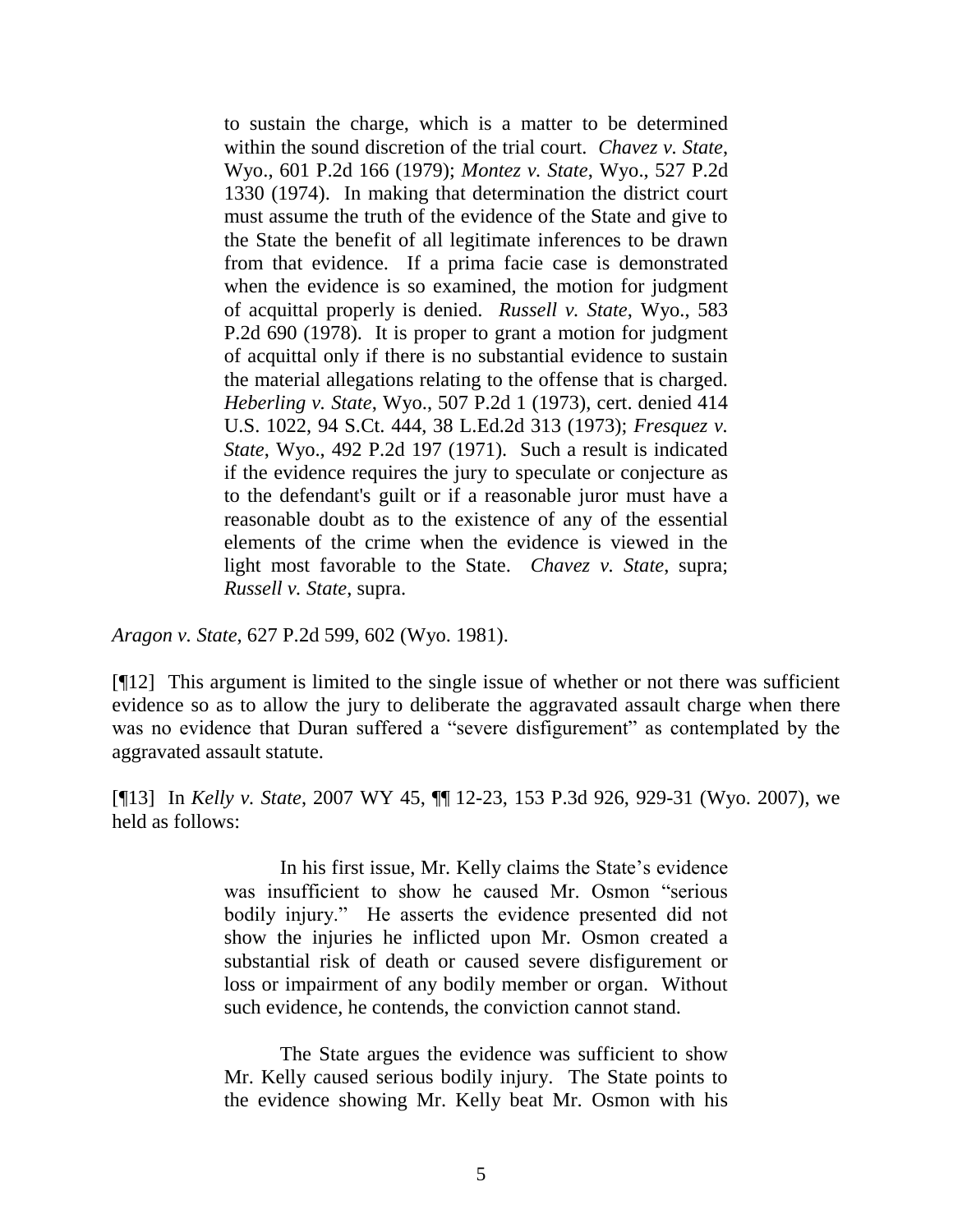fists and hit him on the head with an iron stove grate, causing profuse bleeding and permanent scarring. The State asserts this Court previously held in *State v. Woodward*, 69 Wyo. 262, 240 P.2d 1157, 1160 (Wyo.1952), albeit under a different statute, that evidence of profuse bleeding, bruising and a head laceration resulting from a beating was sufficient to support an aggravated assault conviction. The State also cites *Lucero v. State*, 14 P.3d 920, 923 (Wyo.2000) in which we said the term "serious bodily injury" does not have a technical legal meaning so different from its ordinary meaning that an instruction defining the term for a jury is necessary.

The difficulty with the State's assertions is that the current statute specifically identifies the sort of bodily injury a defendant must cause in order to be convicted of aggravated assault under §  $6-2-502(a)(i)$ . Pursuant to the definition of serious bodily injury applicable to the aggravated assault statute found in § 6-1-104(a)(x), the injury must: 1) create a substantial risk of death; 2) cause miscarriage; 3) cause severe disfigurement; or 4) cause protracted loss or impairment of the function of any bodily member or organ.

This Court has specifically considered whether injuries constituted "serious bodily injury" within the meaning of the statutes in two cases. In *O'Brien v. State*, 2002 WY 63, 45 P.3d 225 (Wyo.2002), the State claimed the victim was beaten so savagely that his life was endangered and his injuries created a substantial risk of death. The State presented medical testimony showing the victim's jaw was broken at the back of the joint, a break that rarely results from a blow from a fist. The State also presented medical testimony indicating the break required surgery to prevent the victim's tongue from blocking his airways. We held this evidence was sufficient to support the jury's determination that the defendant caused serious bodily injury.

In *Cazier v. State*, 2006 WY 153, 148 P.3d 23 (Wyo.2006), the State presented evidence that the victim was hospitalized for several days after being whipped with a cable. The State also presented medical testimony indicating the injuries were "extremely remarkable" and caused chemical abnormalities in the victim's body. Additionally,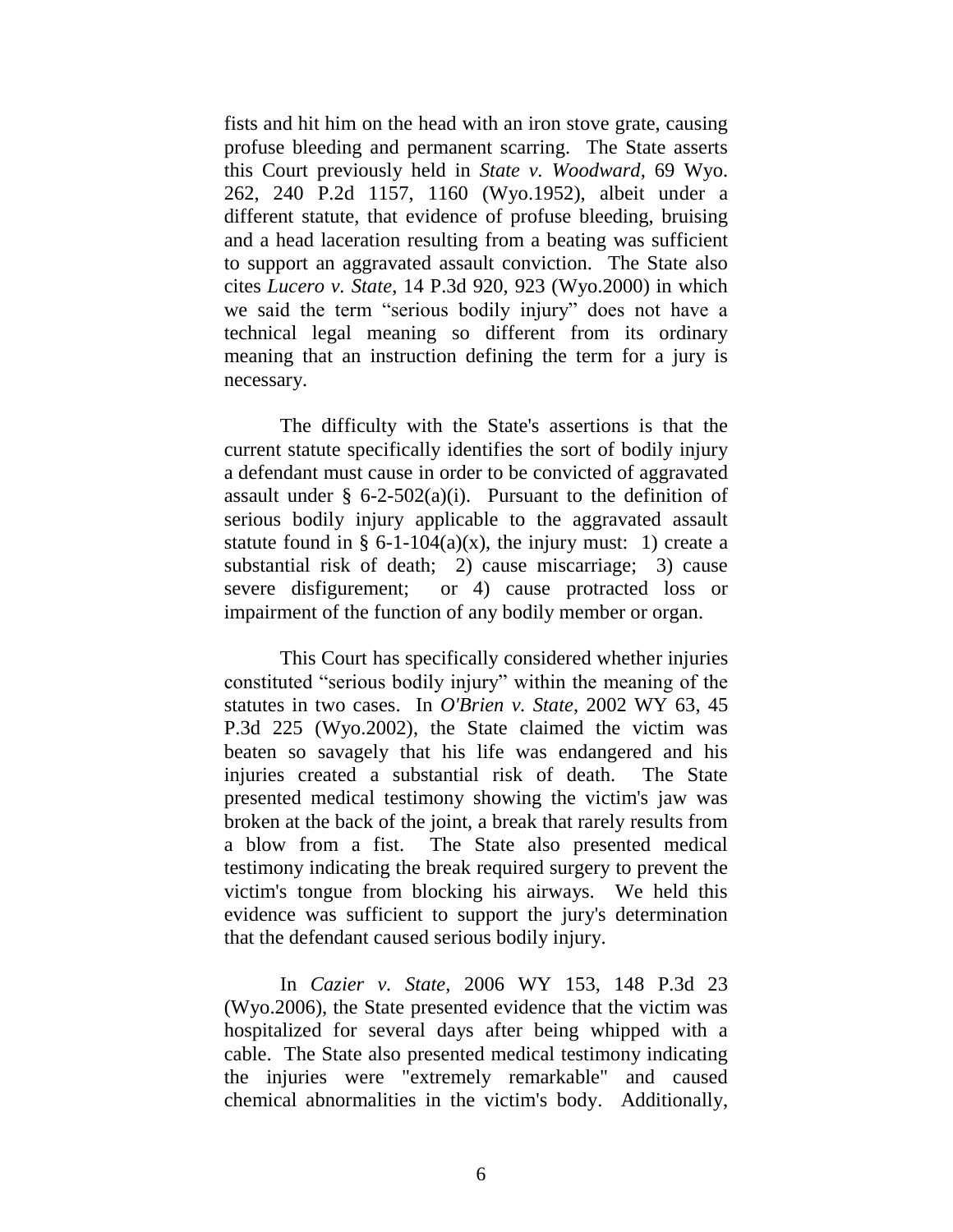the State presented photographs showing numerous wounds on the victim"s head, face and body and the victim showed the jury the scars that still existed eight months after the assault. We held the jury could have concluded from the evidence that the victim had, at a minimum, suffered severe disfigurement; therefore, the State met its burden of proving the defendant caused serious bodily injury.

Under the particular facts presented in *O'Brien* and *Cazier*, we held rare, remarkable injuries that required surgery or resulted in inpatient hospitalization and scarring constituted serious bodily injuries within the meaning of § 6-  $2-502(a)(i)$ . Although Mr. Osmon was left with a scar, his injuries did not result in inpatient hospitalization or surgery. Also, there was no testimony, as there was in *O'Brien*, suggesting Mr. Osmon's injuries were life threatening.

Additionally, the manner in which Mr. Osmon and the emergency room responded raises questions about the seriousness of his injuries. Mr. Osmon cleaned his wounds and went back to bed after the assault. He testified he did not think he was seriously injured at the time. He sought medical treatment only when Officer Seeman persuaded him to do so. At the emergency room, his wounds were cleaned, he was given an antibiotic and he was released. His wounds did not require stitches, inpatient hospitalization, surgery or followup medical treatment. He suffered no broken bones. The scar on his scalp left by the stove grate was above his hairline and no evidence was presented showing it was readily visible at the time of trial.

Under the circumstances, we have no choice but to conclude the evidence did not support a verdict finding Mr. Kelly caused Mr. Osm[e]n serious bodily injury as the term is defined in our statute. No evidence was presented showing the injuries inflicted on Mr. Osmon created a substantial risk of death or caused severe disfigurement or loss or impairment of function of a bodily organ or member. (FN2) While there is no question about the savageness of the attack, the nature of the attack is not the focus of the inquiry under the language the Wyoming legislature has chosen to employ. Instead, under Wyoming"s statutory language, the focus of the inquiry is the nature of the injuries inflicted. Ferocious as the attack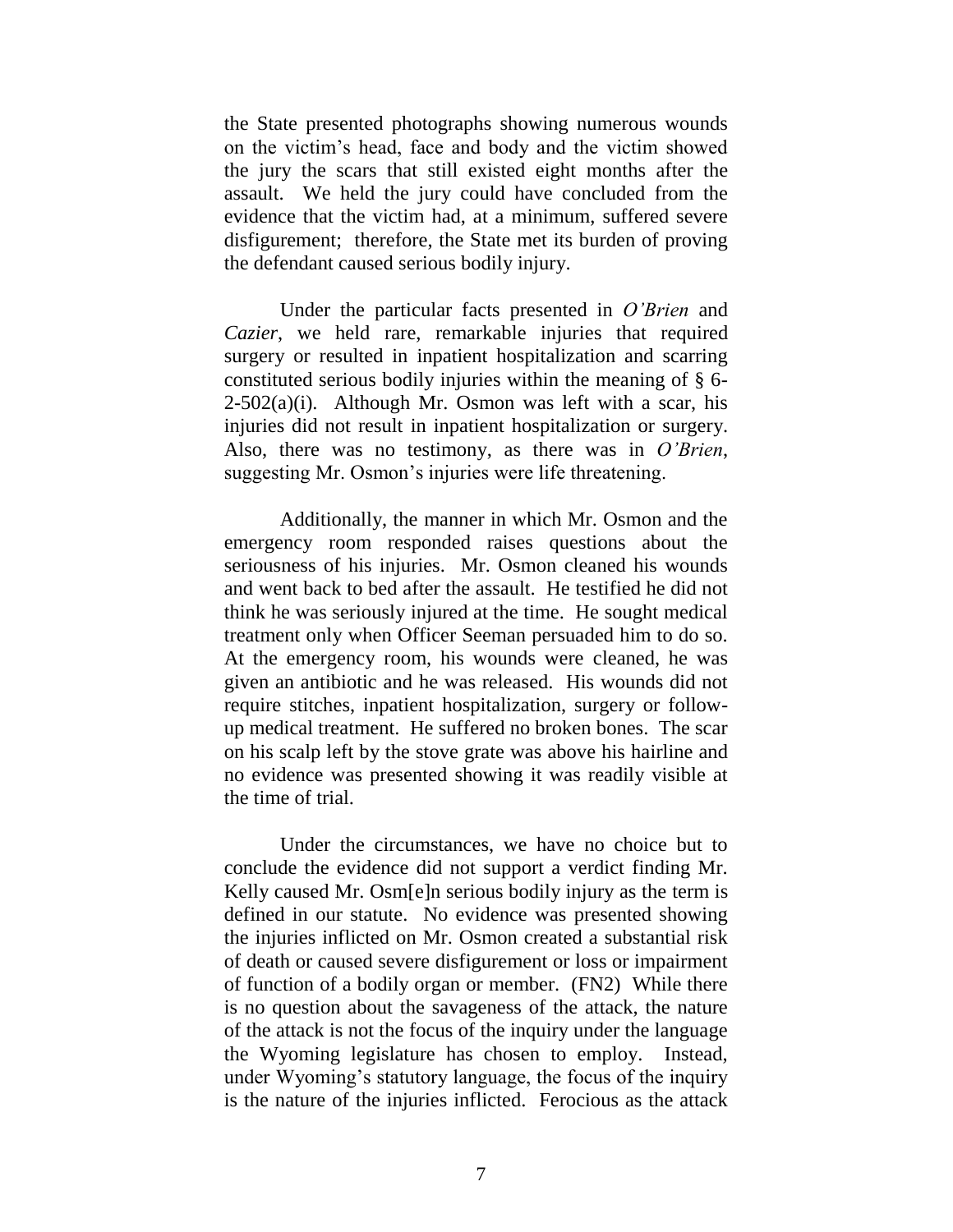may have been, the injuries Mr. Osmon sustained did not result in serious bodily injury within the meaning of the aggravated assault statute.

Our holding is in accord with the results reached in other jurisdictions sharing the same or substantially similar statutory language. To sustain a conviction for aggravated assault, the vast majority of cases from these jurisdictions require evidence showing the injury created a substantial risk of death or caused severe disfigurement or protracted impairment of a bodily function or member. In *State v. Pheng*, 2002 ME 40, 791 A.2d 925 (Me.2002), for example, the State presented evidence showing the victim was bleeding and unconscious, was transported to the hospital by ambulance, remained hospitalized for several days, missed the first quarter of school because of his injuries and could not eat solid food for several months after the attack. The court held the evidence was sufficient to show serious bodily injury within the meaning of the Maine statute. (FN3)

Similarly, in *Fleming v. State*, 604 So.2d 280, 292 (Miss.1992), the court held the evidence was sufficient to show serious bodily injury under Section 210.0 of the Model Penal Code (1980) (FN4) where the victim was hospitalized for four days; he suffered a laceration of the scalp requiring sutures, a non-displaced fracture of the left jaw bone and a comminuted fracture of the left forearm requiring surgery to attach a compression plate and perform a bone graft; and he was unable to work for four weeks. See also *State v. Flores*, 1998 MT 328, 292 Mont. 255, 974 P.2d 124 (1998) (holding the victim suffered a serious bodily injury where the evidence showed he sustained a wide, deep, gouge-wound to his right forearm exposing torn muscle, tissue, and bone; the injury precluded him from working in his pre-injury occupation; and he underwent physical therapy and, at the time of trial, still could not make a closed fist); *Commonwealth v. Lewis*, 2006 PA Super 314, 911 A.2d 558 (Pa.Super.Ct.2006) (holding the evidence was sufficient to sustain the conviction for aggravated assault where the defendant punched the victim in the stomach and face; the victim was in an unconscious guarded condition in the emergency room after being intubated and placed on a ventilator, had multiple facial lacerations many of which penetrated the muscle tissue down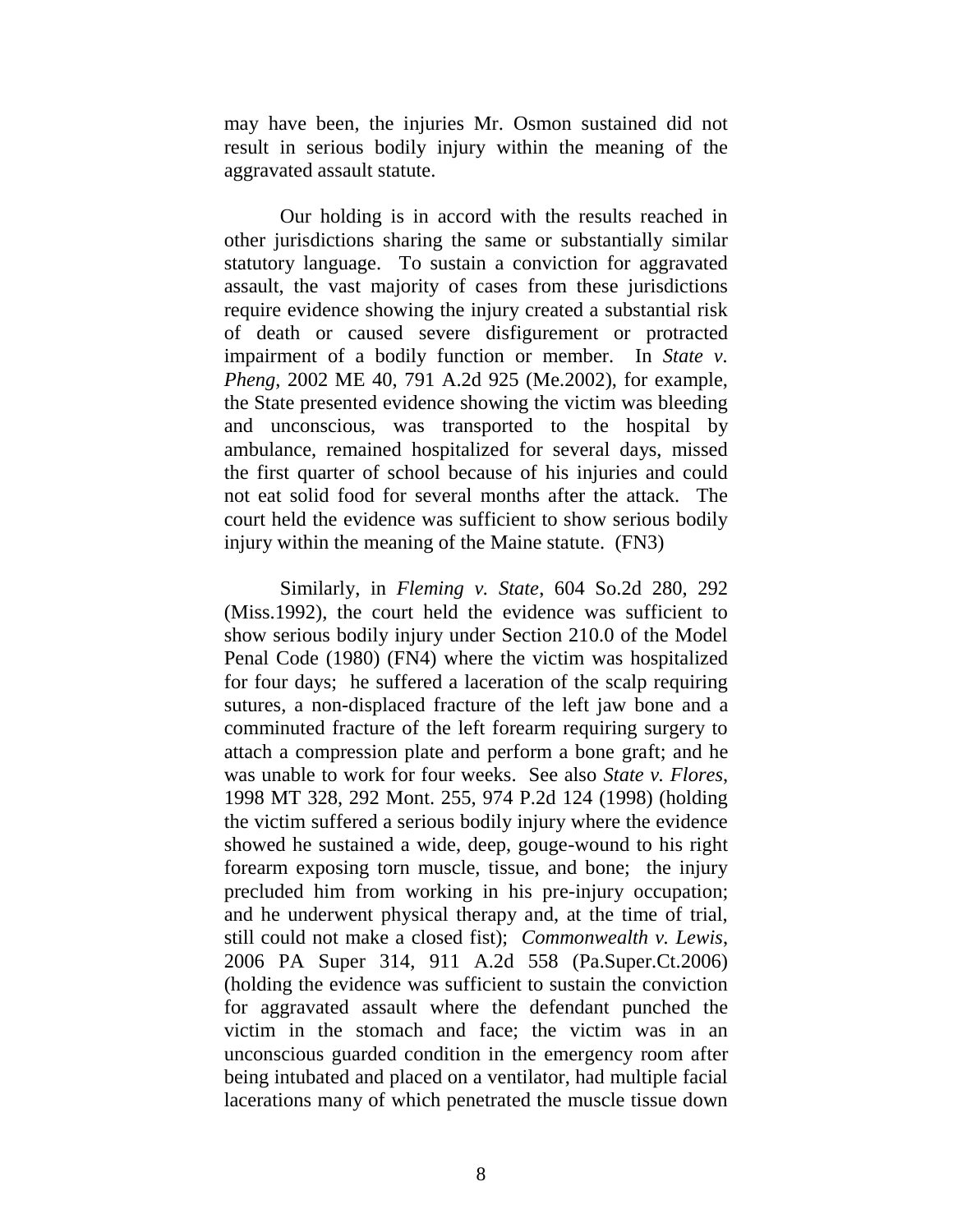to the facial bones, and chip fractures to her cheekbone; she was hospitalized for nine days; blood was drained from her stomach to prevent aspiration pneumonia; her wounds were sutured; she needed someone to care for her for a month; she could not eat solids until the stitches were removed; she missed work for three months; and she still had scars on her face at the time of trial.)

Of equal significance to our conclusion, are cases from jurisdictions having similar statutory language to Wyoming where courts have held injuries did not constitute serious bodily injuries. In *Moore v. State*, 739 S.W.2d 347 (Tex.Crim.App.1987), for example, the defendant hit the victim in the face and stabbed him in the back with a knife. After the assault, the victim went home and laid down on the couch. When he got up from the couch, he noticed blood in the spot where he had been lying. The police were notified and they convinced the victim to seek treatment. He was taken by ambulance to the emergency room where he was treated and released. The court held the evidence was insufficient to show he sustained serious bodily injury because there was no showing the injury was life threatening or caused permanent disfigurement or protracted loss or impairment of the function of a bodily member or organ. See also *State v. Kane*, 335 N.J.Super. 391, 762 A.2d 677 (Ct.App.Div.2000) (holding that victim who received six stitches over her left eye and a broken nose when she was struck in the face did not sustain "serious bodily injury").

The above cases are representative of the many cases in which courts have considered whether an injury constituted "serious bodily injury" within the meaning of statutes containing language similar to  $\S$  6-1-104(a)(x). To support a conviction for aggravated assault, nearly all of the cases require injuries significantly more serious than those Mr. Osmon sustained. Given the express language contained in our statute defining serious bodily injury as an injury creating a substantial risk of death or causing severe disfigurement or protracted loss or impairment of the function of any bodily member or organ, we hold the evidence was not sufficient to support Mr. Kelly's conviction for aggravated assault….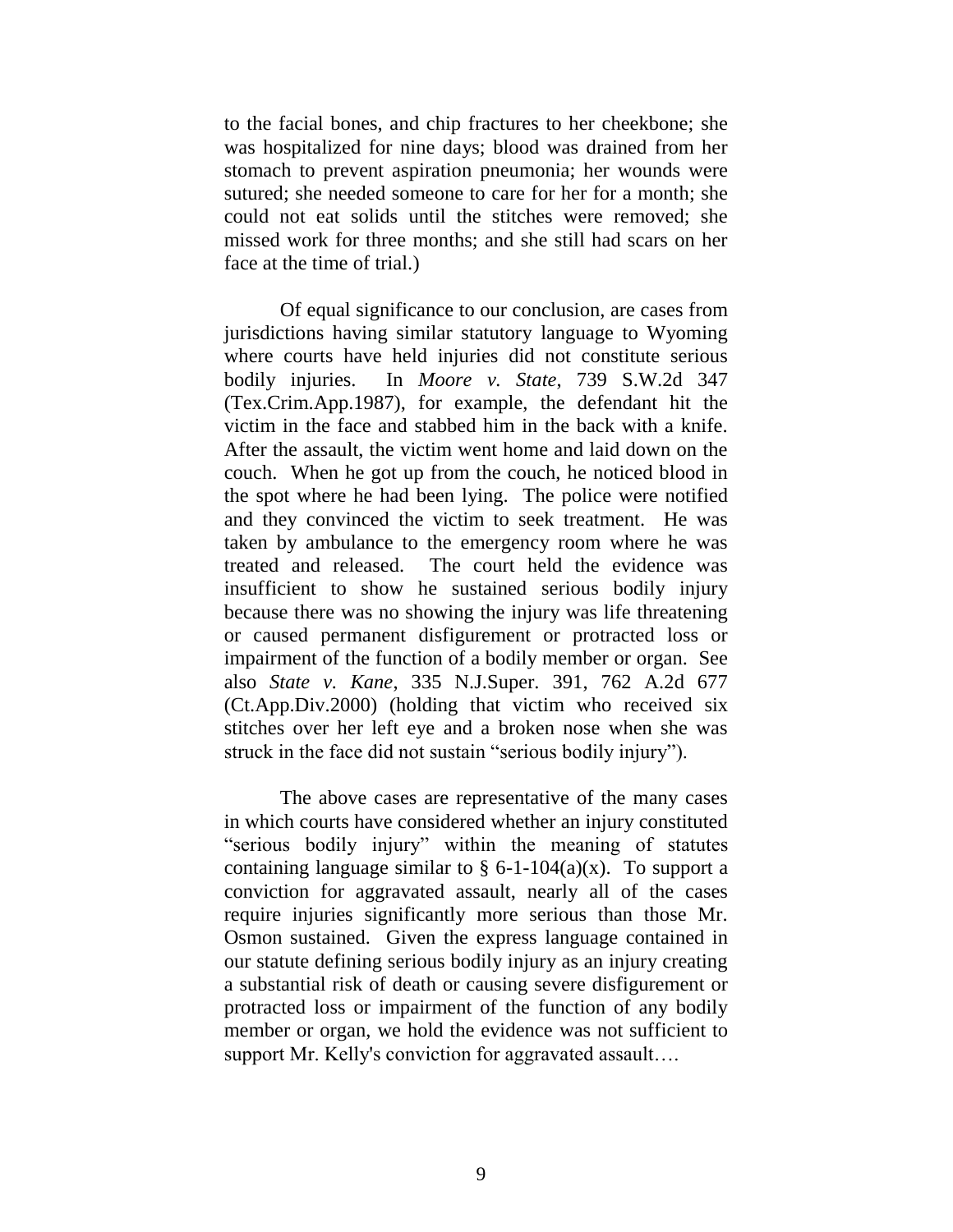(FN2.) In closing, the State argued that skin is the human body's primary organ and the blow to Mr. Osmon's head with the stove grate caused permanent scarring and impaired the skin. However, no evidence was presented showing the blow caused "severe" disfigurement or "protracted loss or impairment of the function" of Mr. Osmon"s skin. Absent such evidence, the State simply did not prove the assault caused serious bodily injury.

(FN3.) The Maine statute defines "serious bodily injury" for purposes of aggravated assault as: "bodily injury which creates a substantial risk of death or which causes serious, permanent disfigurement or loss or substantial impairment of the function of any bodily member or organ, or extended convalescence necessary for recovery of physical health." 17-A M.R.S.A. 2(23) (1983).

(FN4.) Section 210.0 defines "serious bodily injury" as "bodily injury which creates a substantial risk of death or which causes serious, permanent disfigurement, or protracted loss or impairment of the function of any bodily member or organ."

Also see *Daniel v. State*, 2008 WY 87, 189 P.3d 859 (Wyo. 2008); *Sarr v. State*, 2003 WY 42, ¶¶ 6, 36-40, 65 P.3d 711, 714, 719 (Wyo. 2003); Tracy A. Bateman, Annotation, *Sufficiency of Bodily Injury to Support Charge of Aggravated Assault*, 5 A.L.R. 5<sup>th</sup> 243 (1992 and Supp. 2008). Many of the cases cited in our *Kelly* opinion, and many of the cases included in the above-cited annotation, draw attention to the circumstance that the maximum penalty for battery is six-months of imprisonment, whereas the maximum sentence for aggravated battery is ten years of imprisonment, a 20-fold difference. This difference in the potential penalty suggests that the legislature intended that the crime of aggravated assault be based upon injuries significantly more serious than those suffered by Ms. Duran in this case. We hasten to add that Martinez"s conduct was despicable, reprehensible and brutal, but what the law has recognized as battery, and what it has recognized as aggravated battery, is separated by a considerable chasm which the legislature may want to address.

[¶14] Based on the language used in the Wyoming Statute, our existing precedents on the subject, as well as those of many of our sister states, we are compelled to conclude that the State failed to introduce evidence that Duran suffered "severe disfigurement" as contemplated by the governing statute. No amount of discussion or analysis has allowed us to alter this conclusion.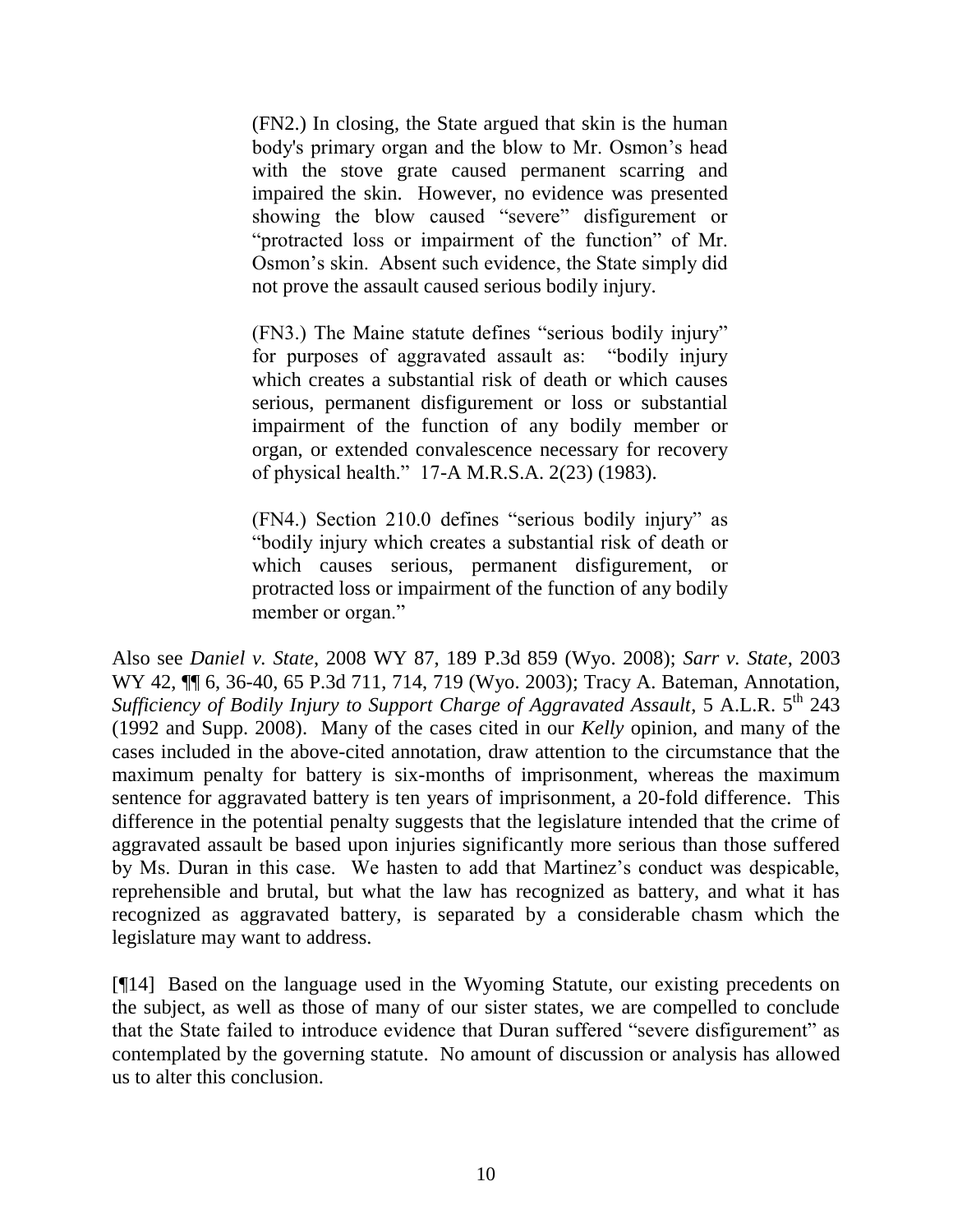## [¶15] However, as we held in *Kelly*:

When we reverse a conviction for an offense, and the jury verdict supports conviction of a lesser-included offense, we have the authority to order re-sentencing on the lesserincluded offense. *Goodwine v. State*, 764 P.2d 680 684 (Wyo.1988); *Simonds v. State*, 762 P.2d 1189, 1193 (Wyo.1988). In this case, the district court appropriately instructed the jury on the offense of battery as a lesserincluded offense of aggravated assault. The evidence presented at trial was sufficient to support a jury verdict finding Mr. Kelly guilty of battery. Therefore, we set aside the aggravated assault conviction, order entry of a battery conviction and remand to the district court for re-sentencing on the battery conviction.

*Kelly*, ¶ 24, 153 P.3d at 931-32.

[¶16] That is also true in this case and hence, while we reverse Martinez"s conviction for aggravated assault and battery and vacate the district court's judgment and sentence, we order entry of a battery conviction and remand to the district court for resentencing.

## **Instruction Errors**

[¶17] Martinez makes no complaint about the instruction with respect to battery. While there appear to be problems with the instructions associated with the aggravated assault and battery charge, those matters are not sufficiently developed below, nor are they adequately addressed in the briefs filed in this appeal. Moreover, because we reverse as set out above any such issue(s) are moot. Therefore, we decline to address the issues raised with respect to the instructions given in this case.

## **Testimony of Undisclosed Witness**

[¶18] The appearance of a substitute expert medical witness, without there being any significant notice to a defendant, poses a significant concern. However, we deem the error, to the extent it is error, to be harmless under the circumstances of this case, since the medical testimony was primarily directed at "severe disfigurement" and was of little relevance to the battery charge. W.R.A.P. 9.04.

## **Assessment of Fees and Restitution**

[¶19] Martinez asserts that the record will not support the assessment of fees and restitution as set out in the judgment and sentence. Because we have vacated both the